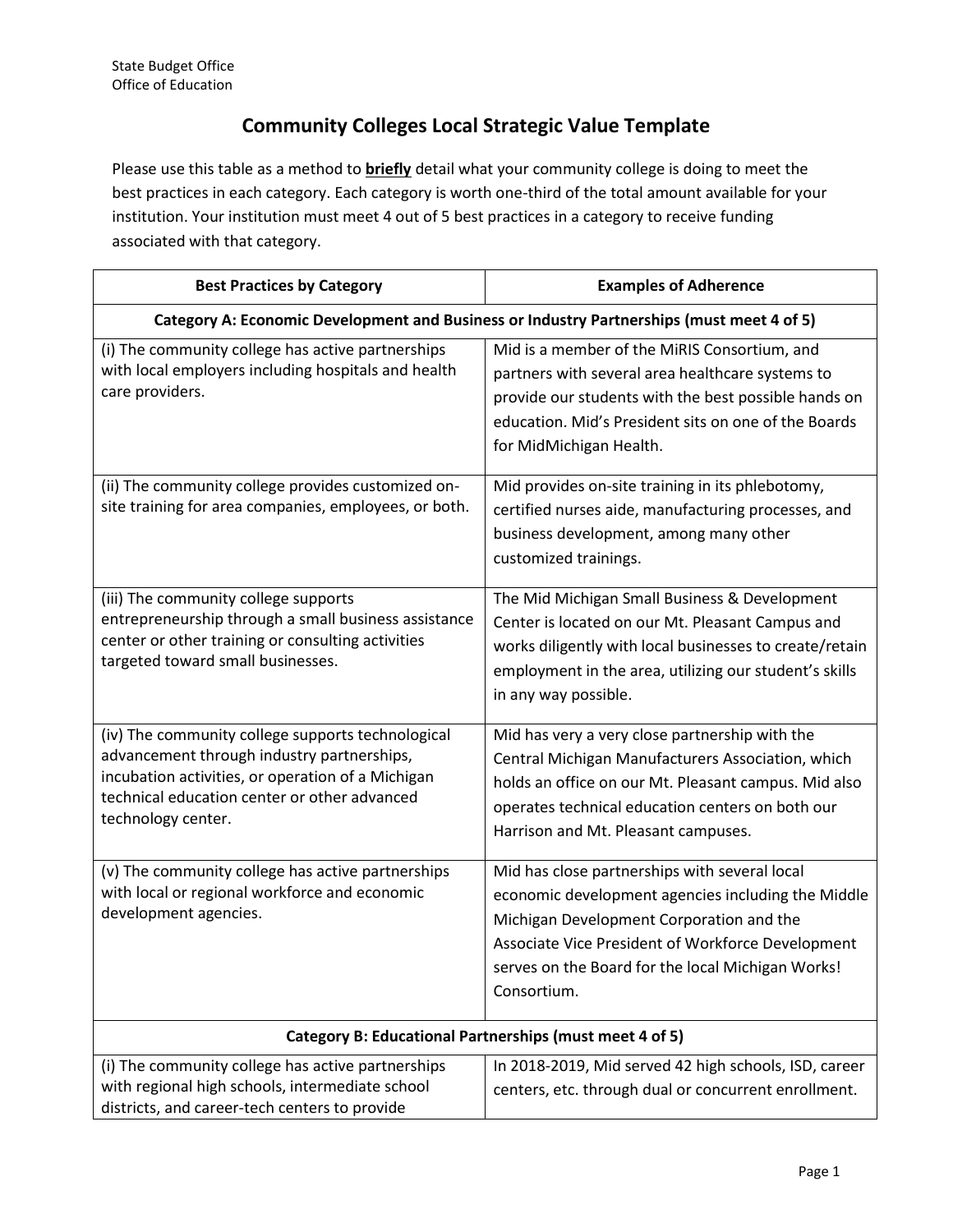| <b>Best Practices by Category</b>                                                                                                                                                                                                                                                                                                      | <b>Examples of Adherence</b>                                                                                                                                                                                                                                                                                                                                                                                                                                                                   |
|----------------------------------------------------------------------------------------------------------------------------------------------------------------------------------------------------------------------------------------------------------------------------------------------------------------------------------------|------------------------------------------------------------------------------------------------------------------------------------------------------------------------------------------------------------------------------------------------------------------------------------------------------------------------------------------------------------------------------------------------------------------------------------------------------------------------------------------------|
| instruction through dual enrollment, concurrent<br>enrollment, direct credit, middle college, or academy<br>programs.                                                                                                                                                                                                                  |                                                                                                                                                                                                                                                                                                                                                                                                                                                                                                |
| (ii) The community college hosts, sponsors, or<br>participates in enrichment programs for area K-12<br>students, such as college days, summer or after-<br>school programming, or science Olympiad.                                                                                                                                    | Mid hosts several programs throughout the school<br>year and in the summer to engage area K-12 students<br>in various activities. Some of these activities include<br>career days, luncheons, "The Mid Great Race" and<br>Discover Health. Since 2017, Mid had been fortunate<br>enough to receive a Verizon Foundation grant to host<br>a STEM camp for 8 <sup>th</sup> grade girls.                                                                                                          |
| (iii) The community college provides, supports, or<br>participates in programming to promote successful<br>transitions to college for traditional age students,<br>including grant programs such as talent search,<br>upward bound, or other activities to promote college<br>readiness in area high schools and community<br>centers. | Mid hosts the Educational Talent Search and the<br>Students of Promise Program, both of which aim to<br>introduce students from sixth through twelfth grade<br>to enrichment programs, cultural activities, and<br>college preparedness workshops.                                                                                                                                                                                                                                             |
| (iv) The community college provides, supports, or<br>participates in programming to promote successful<br>transitions to college for new or reentering adult<br>students, such as adult basic education, GED<br>preparation and testing, or recruiting, advising, or<br>orientation activities specific to adults.                     | Mid has a full staff with a team to assist those who<br>are interested in attending college, whatever the case<br>may be. We have a group of mentors who will work<br>with potential students from start to finish, whether<br>they are new to college or reentering. Our Veteran's<br>Resource Representative is available to help our<br>military connected students. Mid also offers a career<br>center to assist students with their employment<br>search based on their needs and skills. |
| (v) The community college has active partnerships<br>with regional 4-year colleges and universities to<br>promote successful transfer, such as articulation, 2+2,<br>or reverse transfer agreements or operation of a<br>university center.                                                                                            | Mid has several reverse transfer agreements with<br>local universities around the state. We are a part of<br>the MRI Collaboration. Mid also has a partnership<br>with CMU called the Chippewas Achieve Program to<br>ensure that students receive additional service and<br>advising and can successfully transfer to CMU after<br>one year at Mid.                                                                                                                                           |
| Category C: Community Services (must meet 4 of 5)                                                                                                                                                                                                                                                                                      |                                                                                                                                                                                                                                                                                                                                                                                                                                                                                                |
| (i) The community college provides continuing<br>education programming for leisure, wellness,<br>personal enrichment, or professional development.                                                                                                                                                                                     | Mid offers a series of classes dedicated to "Lifelong<br>Learning" for people who are looking to learn<br>something outside the box. The classes Mid has<br>offered in this series recently relates to topics such as                                                                                                                                                                                                                                                                          |